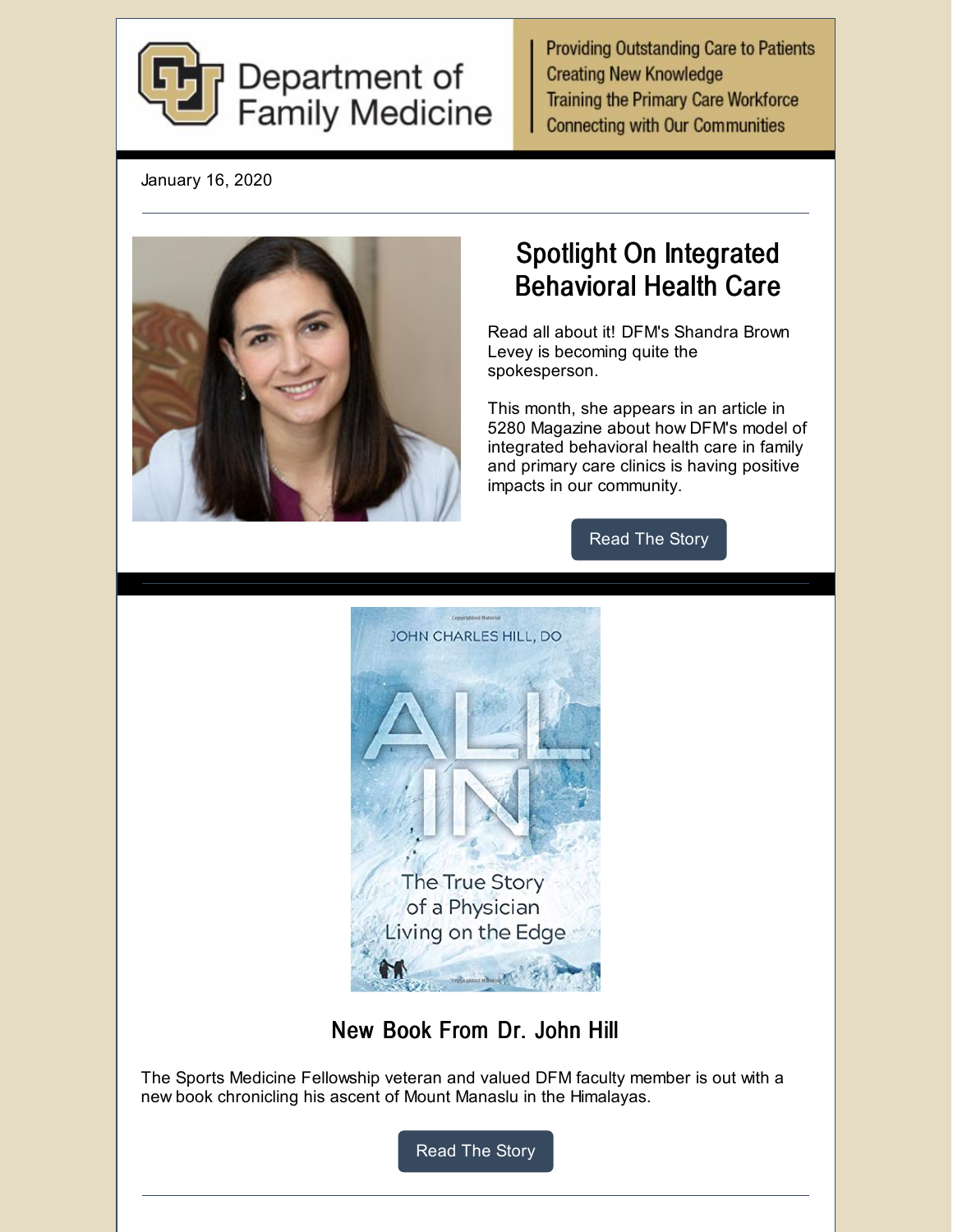

## DFM Researcher Takes On LGBTQ+ Health Equity

We'd all like to think that when we visit our family physician, we receive the most complete and compassionate care regardless of who we are.

But, for some in the LGBTQ+ community health equity disparities are all too common.

Rebecca Mullen, MD, MPH, is working to change that.

[Read](https://medschool.cuanschutz.edu/family-medicine/about/news/university-of-colorado-family-medicine-research/research-reachout-stories/lgbtq-health-equity) The Story



# Dr. Jack Westfall Named New Head Of Robert Graham Center

DFM alum and founder of the High Plains Research Network (HPRN) nabs top post at policy studies center.

[Read](https://medschool.cuanschutz.edu/family-medicine/about/news/communication-hub/dfm-alum-named-to-top-post) The Story

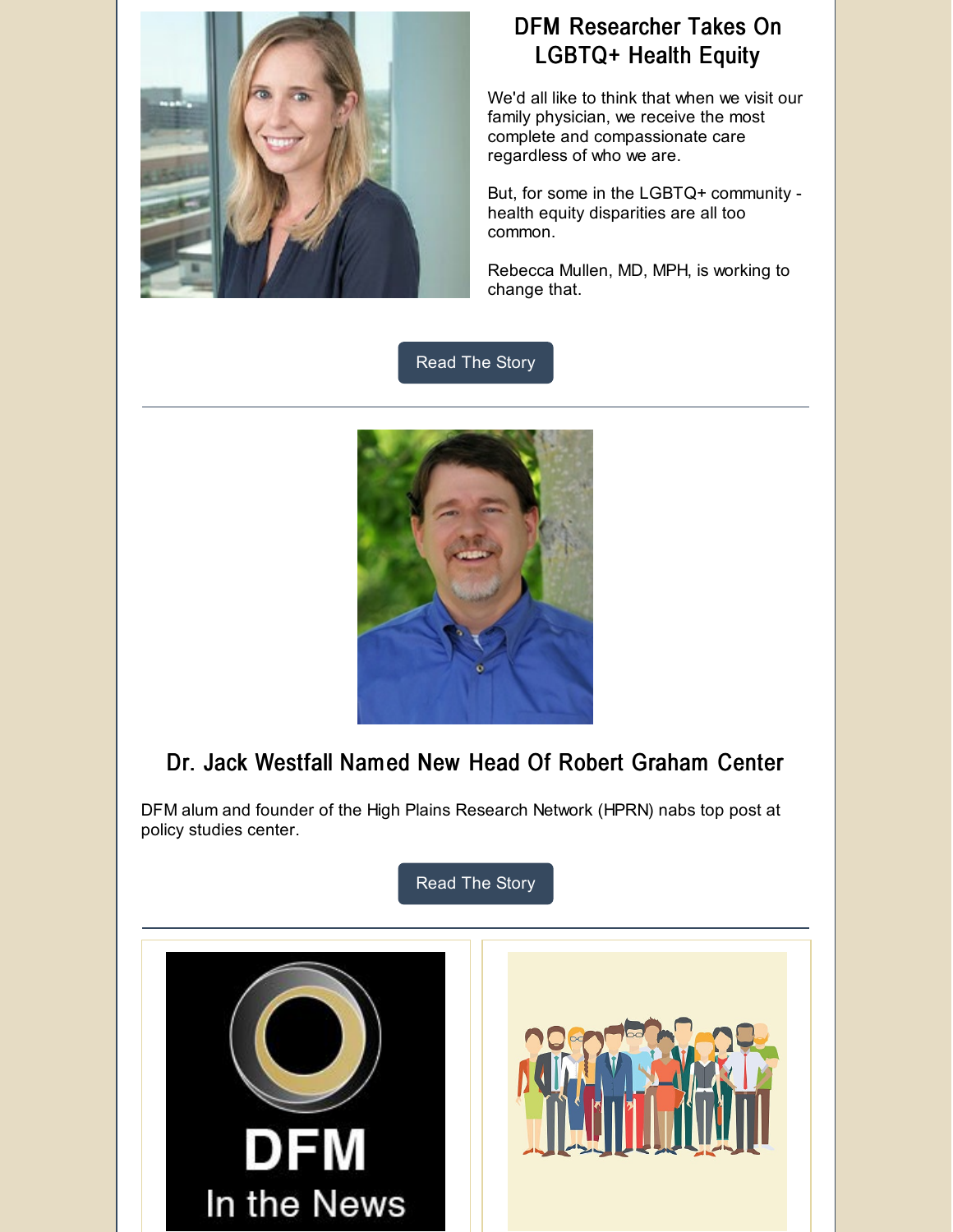Check out the latest stories and event listings posted on the Department of Family Medicine website.

[Ewwww...The](https://medschool.cuanschutz.edu/family-medicine/about/news/university-of-colorado-family-medicine-patient-care-news/patient-care-blog/ewwww---the-flu) Flu! More Kyle [Leggott,](https://medschool.cuanschutz.edu/family-medicine/about/news/communication-hub/a-rising-family-medicine-star) MD, blog posts New Levitt [Speaker](https://medschool.cuanschutz.edu/family-medicine/about/levitt-distinguished-speaker-series/levitt-events) Series Event Giving Back For [Health](https://medschool.cuanschutz.edu/family-medicine/about/news/communication-hub/new-dfm-giving-back-for-health-project!)



#### Let's Try This Again...Spring Fling 2020!

It's coming... mark your calendars!

**New Date:** Friday, May 22, 2020 Downtown Aquarium, Denver

Invitation and RSVP headed your way soon.

# Professional Development Pro Tip

The University's Employee Learning and Development group offers a number of low-cost classes to staff and faculty.

Topics range from having difficult conversations to facilitation and maximizing strengths. They also offer more "in-the-weeds" classes on performance management, discrimination and harassment and managing people on leave. And, you can commission them to do tailored classes for groups.

View all of the 2020 offerings from Employee Learning and Development [here.](http://www.ucdenver.edu/about/departments/HR/Documents/Training Course Catalog_2020_10.30.pdf)

Space goes fast! So, if you see something that you like, get signed up ASAP!



## More Ways to Give Now

Payroll deduction - One-time gift - Planned giving.

Showing your support for DFM is easy.

Visit the Endowment page to learn more about the endowment campaign and how you can become involved.

Visit The [Endowment](https://medschool.cuanschutz.edu/family-medicine/about/department-endowment-campaign) Page

**SUBSCRIBE**